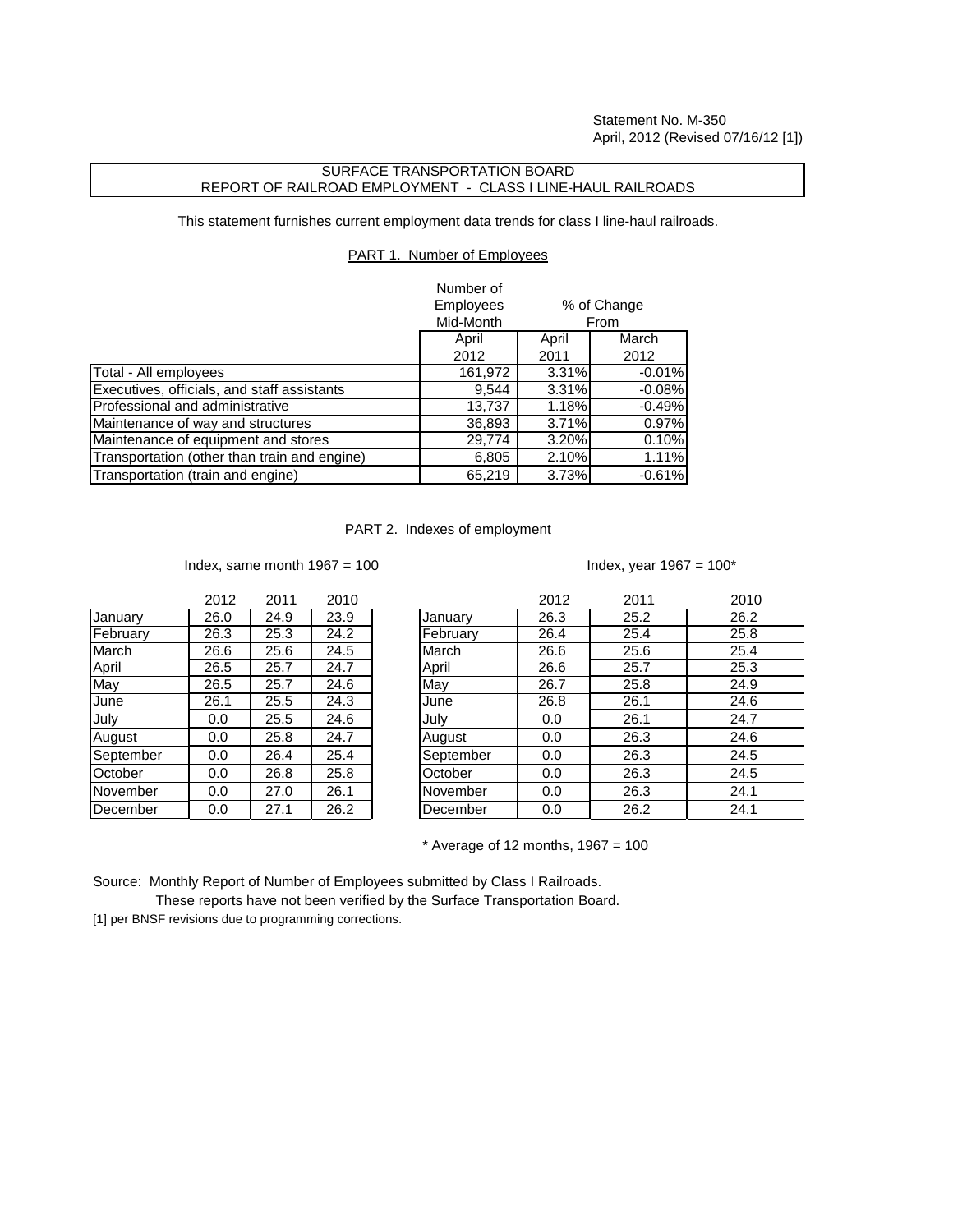| <b>CARRIER</b>                      | April, 2012 (Revised 07/16/12 [1]) | L100                  | L 200                 | L 300                   | L 400                 | L500                  | L600                      | <b>TOTAL</b>              |
|-------------------------------------|------------------------------------|-----------------------|-----------------------|-------------------------|-----------------------|-----------------------|---------------------------|---------------------------|
| <b>BNSF</b><br><b>CSX</b><br>CN/GTW | 130500<br>121500<br>114900         | 1,739<br>1,319<br>364 | 3,837<br>3,007<br>535 | 8,897<br>6,822<br>1,808 | 7,409<br>5,103<br>833 | 1,680<br>1,663<br>398 | 17,114<br>11,198<br>2,153 | 40,676<br>29,112<br>6,091 |
|                                     | (Includes all CN US Operations)    |                       |                       |                         |                       |                       |                           |                           |
| <b>KCS</b>                          | 134500                             | 265                   | 382                   | 490                     | 366                   | 81                    | 1,255                     | 2,839                     |
| <b>NS</b>                           | 117100                             | 1,895                 | 2,624                 | 6,273                   | 6,106                 | 1,424                 | 12,043                    | 30,365                    |
| SOO                                 | 137700                             | 304                   | 367                   | 1,152                   | 559                   | 201                   | 1,464                     | 4,047                     |
| UP                                  | 139400                             | 3,658                 | 2,985                 | 11,451                  | 9,398                 | 1,358                 | 19,992                    | 48,842                    |
| <b>TOTAL</b>                        |                                    | 9,544                 | 13,737                | 36,893                  | 29,774                | 6,805                 | 65,219                    | 161,972                   |
| <b>NRPC</b>                         | 103000                             | 1,398                 | 4,860                 | 2,937                   | 4,985                 | 2,941                 | 3,457                     | 20,578                    |
|                                     |                                    |                       |                       |                         |                       |                       |                           |                           |
|                                     |                                    | April                 | April                 | March                   |                       |                       | % Change                  |                           |
|                                     |                                    | 2012                  | 2011                  | 2012                    |                       | Year                  | Month                     |                           |
|                                     |                                    |                       |                       |                         |                       |                       |                           |                           |
| L 100                               |                                    | 9,544                 | 9,238                 | 9,552                   |                       | 3.31%                 | $-0.08%$                  |                           |
| L 200                               |                                    | 13,737                | 13,577                | 13,805                  |                       | 1.18%                 | $-0.49%$                  |                           |
| L 300                               |                                    | 36,893                | 35,573                | 36,539                  |                       | 3.71%                 | 0.97%                     |                           |
| L400                                |                                    | 29,774                | 28,852                | 29,744                  |                       | 3.20%                 | 0.10%                     |                           |
| L500                                |                                    | 6,805                 | 6,665                 | 6,730                   |                       | 2.10%                 | 1.11%                     |                           |
| L600                                |                                    | 65,219                | 62,872                | 65,622                  |                       | 3.73%                 | $-0.61%$                  |                           |
| <b>TOTAL</b>                        |                                    | 161,972               | 156,777               | 161,992                 |                       | 3.31%                 | $-0.01%$                  |                           |
|                                     |                                    |                       |                       |                         |                       |                       |                           |                           |
|                                     |                                    |                       |                       |                         |                       | Ratio                 | Ratio                     |                           |
|                                     |                                    | 1967                  |                       | 2012                    |                       | Corresp.              | Average                   |                           |
|                                     |                                    | Months                |                       | Months                  |                       | <b>Months</b>         | Month                     |                           |
| January                             |                                    | 614,766               |                       | 160,129                 |                       | 26.0                  | 26.3                      |                           |
| February                            |                                    | 610,335               |                       | 160,774                 |                       | 26.3                  | 26.4                      |                           |
| March                               |                                    | 608,751               |                       | 161,992                 |                       | 26.6                  | 26.6                      |                           |
| April                               |                                    | 611,136               |                       | 161,972                 |                       | 26.5                  | 26.6                      |                           |
| May                                 |                                    | 613,824               |                       | 0                       |                       | 0.0                   | 0.0                       |                           |
| June                                |                                    | 624,153               |                       | $\mathbf 0$             |                       | 0.0                   | 0.0                       |                           |
| July                                |                                    | 623,096               |                       | $\mathbf 0$             |                       | 0.0                   | 0.0                       |                           |
| August                              |                                    | 619,419               |                       | 0                       |                       | 0.0                   | 0.0                       |                           |
| September                           |                                    | 606,714               |                       | $\mathsf 0$             |                       | 0.0                   | 0.0                       |                           |
| October                             |                                    | 597,271               |                       | $\mathbf 0$             |                       | 0.0                   | 0.0                       |                           |
| November                            |                                    | 593,568               |                       | $\mathsf 0$             |                       | 0.0                   | 0.0                       |                           |
| December                            |                                    | 590,100               |                       | $\mathbf 0$             |                       | 0.0                   | 0.0                       |                           |
|                                     |                                    |                       |                       |                         |                       |                       |                           |                           |

Source: Monthly Report of Number of Employees submitted by Class I Railroads. These reports have not been verified by the Surface Transportation Board.